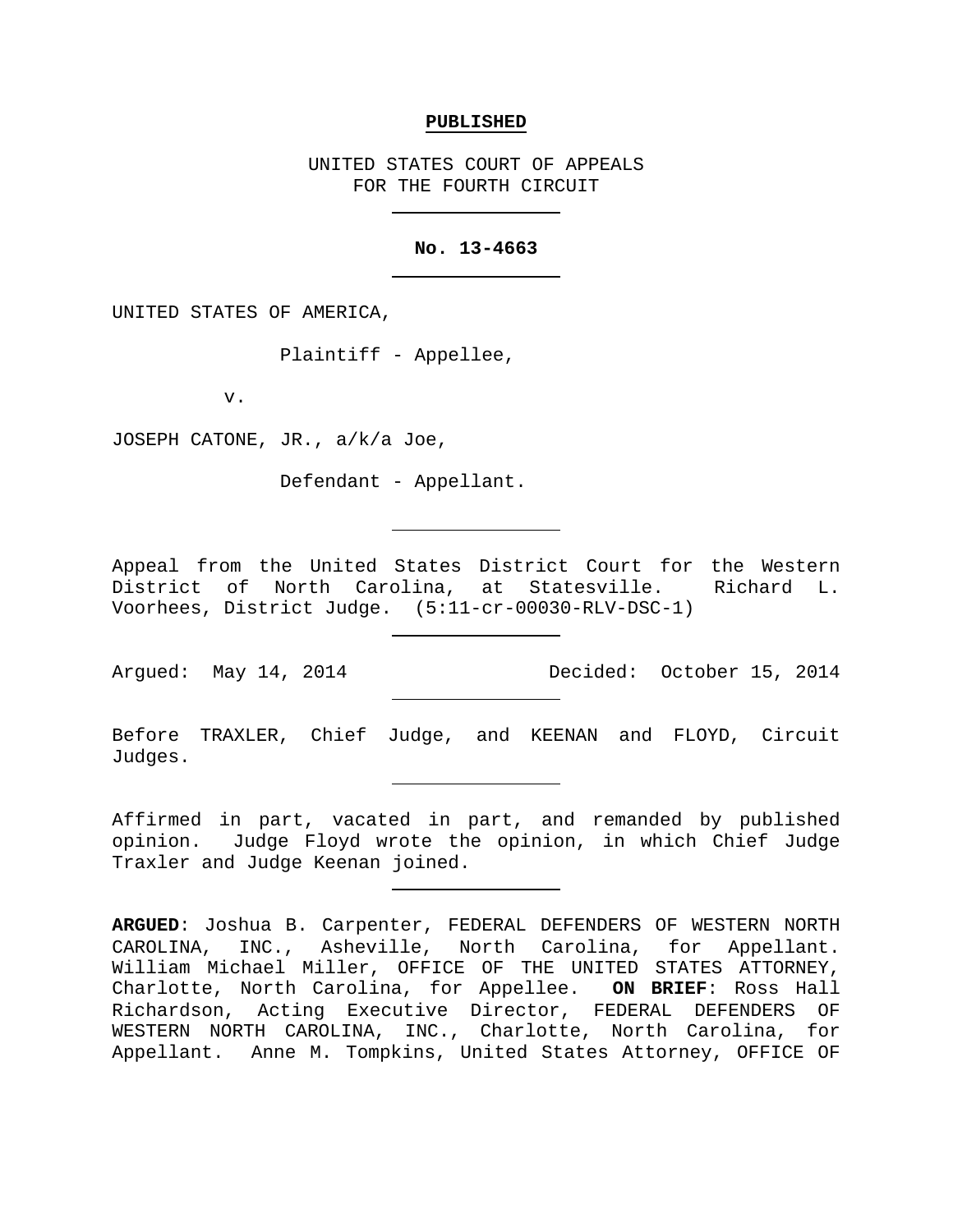THE UNITED STATES ATTORNEY, Charlotte, North Carolina, for Appellee.

 $\overline{\phantom{a}}$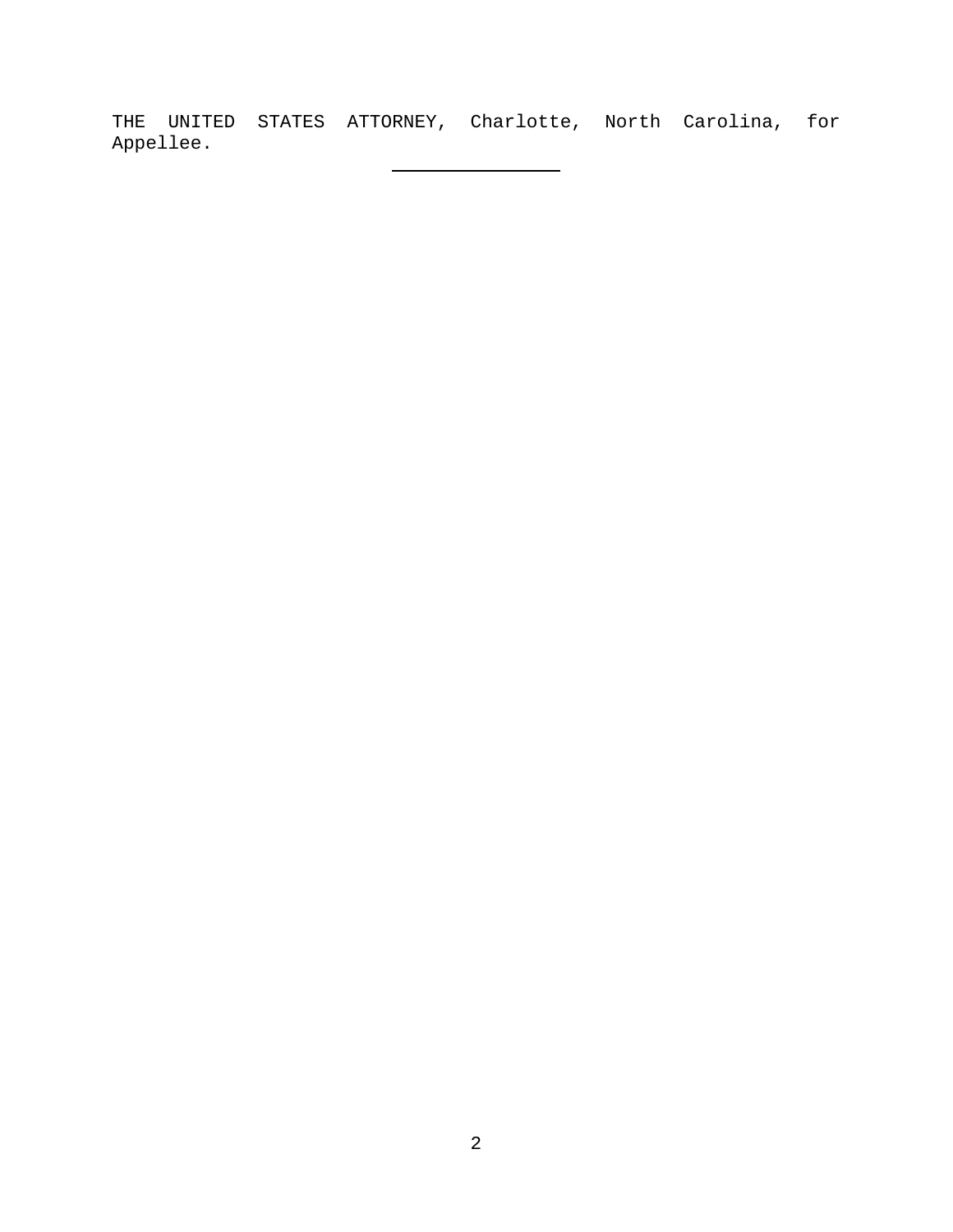FLOYD, Circuit Judge:

A jury convicted Joseph Catone, Jr., of one count of making a false statement in connection with his receipt of federal workers' compensation benefits, in violation of 18 U.S.C. § 1920. The district court imposed a sixteen-month term of imprisonment and ordered Catone to pay restitution in the amount of \$106,411.83. Catone now appeals his conviction, his sentence of imprisonment, and the district court's restitution order. For the reasons that follow, we affirm Catone's conviction but vacate his sentence and the restitution order and remand for further proceedings.

## I.

Catone began working for the United States Postal Service in 1977. On August 2, 2006, he submitted a claim for federal workers' compensation benefits under the Federal Employees' Compensation Act based on injuries arising from extended periods of driving. The Office of Workers' Compensation Programs (OWCP) awarded to Catone benefits regarding his claim of temporary aggravation of obstructive sleep apnea, which he began receiving in March 2007.

To verify his continued eligibility for benefits, Catone submitted a "CA-1032" form to OWCP each year. The form instructed Catone to disclose whether, in the past fifteen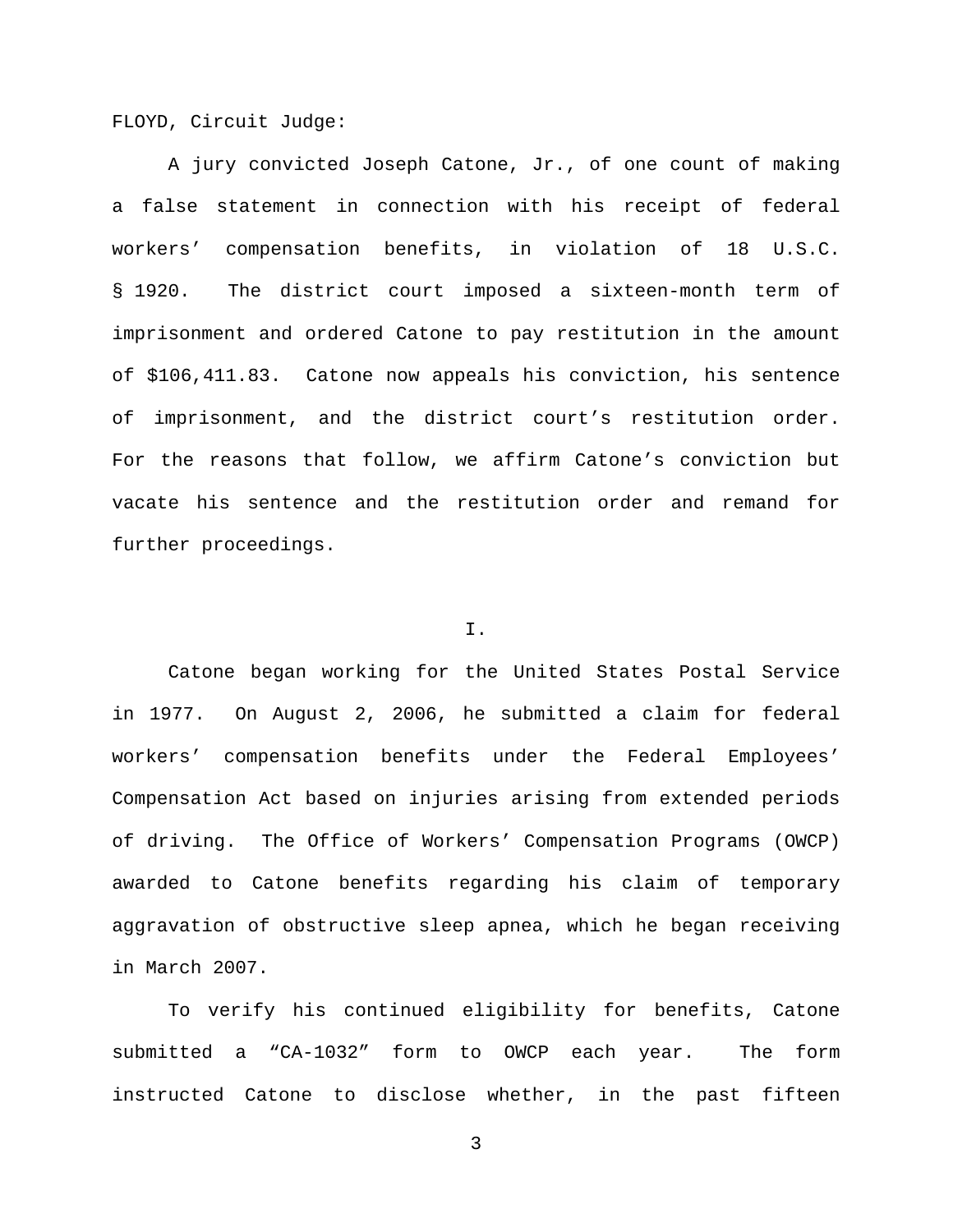months, he (1) "work[ed] for any employer"; (2) was "selfemployed or involved in any business enterprise"; (3) earned "monetary or in-kind compensation" for "volunteer work"; or (4) was "unemployed for all periods." Catone submitted CA-1032 forms in April 2008 and 2009, and each time he answered "no" to the first three questions and "yes" to the fourth question. From March 2007 to September 2009, Catone received \$121,729.80 in benefits from OWCP.

Catone was indicted in May 2011 on three criminal charges stemming from his receipt of federal workers' compensation benefits. The first two counts charged Catone with making false statements in connection with his receipt of benefits, in violation of 18 U.S.C. § 1920, and the third count charged him with violating 18 U.S.C. § 1001(a)(2), which makes it unlawful to "knowingly and willfully . . . make[] any materially false, fictitious, or fraudulent statement" to a federal official. The indictment alleged that Catone failed to disclose that he was employed by, and received income from, Angelo's Maintenance for custodial work that he performed at Hayes Performing Arts Center (the Center) during the period that he obtained federal benefits. As relevant to the third count, the indictment alleged that Catone knowingly made false statements during an interview with federal agents when he reported that he had not earned any income while receiving compensation benefits.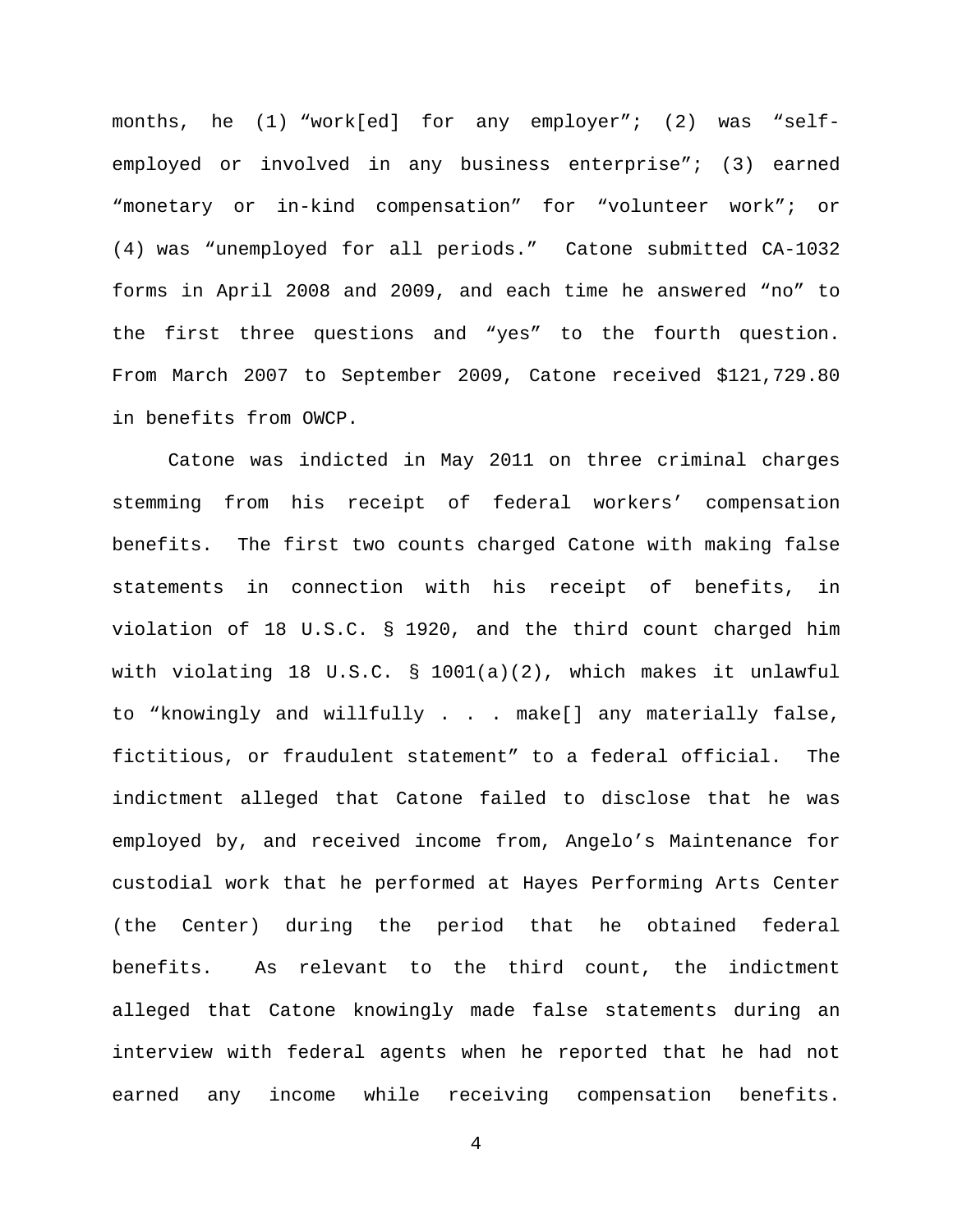Instead, during that interview, he informed federal investigators that his wife was employed by Angelo's Maintenance as a custodian and that he occasionally assisted her with performing custodial tasks while she cleaned the Center.

At trial, the government elicited testimony from three former employees of the Center, whose testimony collectively established that Catone often assisted his wife in cleaning the Center; that Catone was not employed or paid by the Center; and that the Center contracted with Angelo's Maintenance to provide cleaning services. The government also proffered testimony from an employee at the bank where Catone and his wife maintained a joint checking account. According to his testimony, the Catones' account included three checks written directly to Catone from Angelo's Maintenance. Two of the checks predated Catone's receipt of workers' compensation benefits and the third check, which Catone received while also receiving workers' compensation benefits, was for \$635. The jury convicted Catone on count one, which alleged a violation of § 1920 based upon the CA-1032 form that Catone submitted in April 2008, and acquitted him on the two remaining counts.

A presentence investigation report (PSR) prepared by a probation officer concluded that Catone's conviction under § 1920 carried a statutory maximum sentence of five years' imprisonment. The probation officer further found that Catone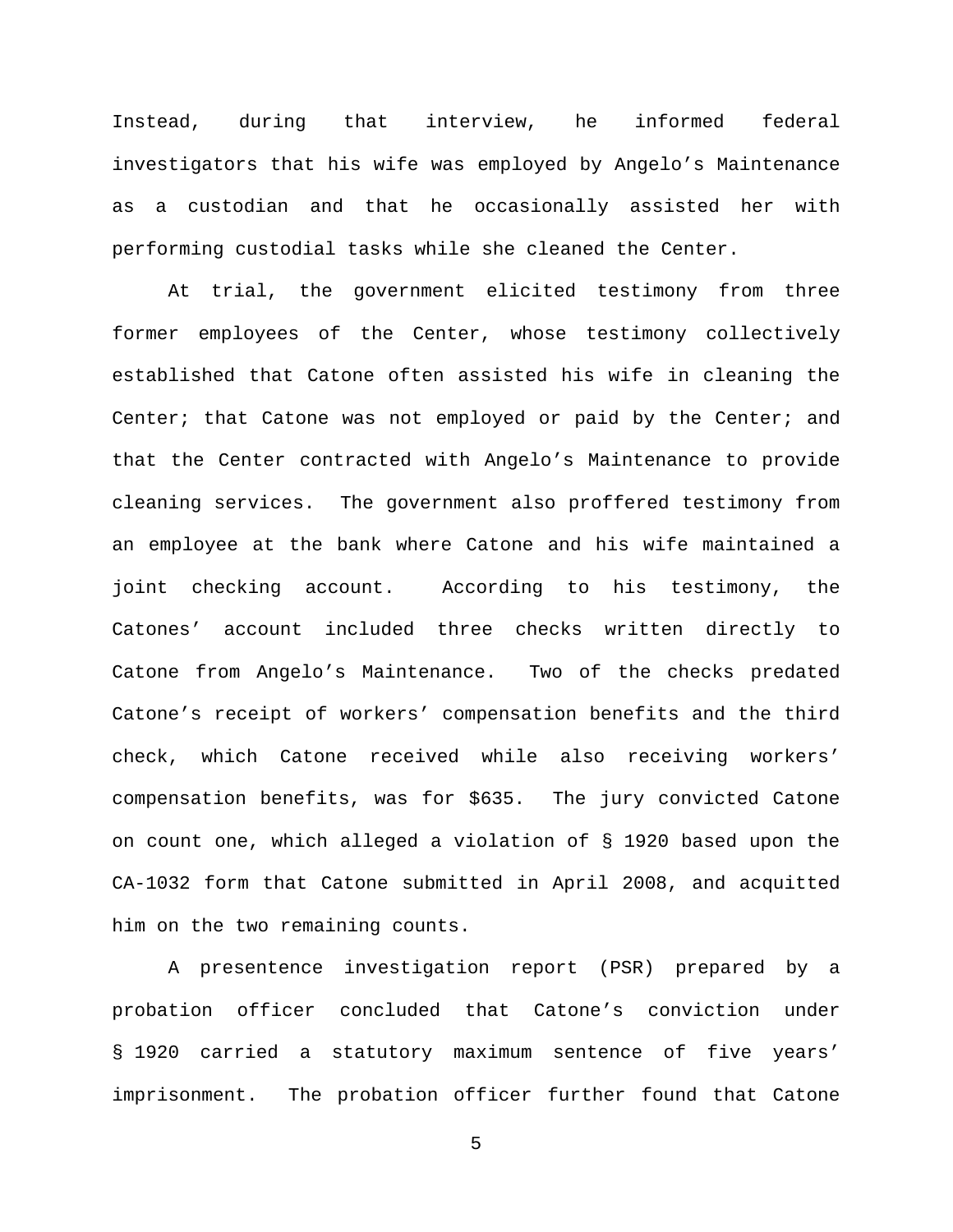was responsible for a loss amount of \$128,124.75, which constitutes the entire amount of benefits Catone received from OWCP. Based on the loss-amount calculation, the PSR added ten levels to Catone's offense level pursuant to U.S.S.G. § 2B1.1(b)(1)(F), which provides for such an enhancement when the loss amount is greater than \$120,000 but not greater than \$200,000. The PSR calculated Catone's total offense level as 16, which, combined with a criminal history category of I, yielded an advisory Guidelines range of twenty-one to twentyseven months' imprisonment. Finally, the PSR also recommended that Catone pay restitution in the amount of \$106,411.83, which constitutes the entire amount of a forfeiture imposed by the Department of Labor in an administrative proceeding.

Prior to his sentencing, Catone filed several objections to the PSR, two of which are relevant here. First, he objected to the PSR's conclusion that his sentence carried a statutory maximum of five years' imprisonment, claiming that his conviction was for a misdemeanor with a one-year maximum because the jury never determined that the amount of benefits falsely obtained exceeded \$1000. Second, Catone objected to the lossamount calculation. In his view, the loss amount should have been based on the difference between the amount of benefits that he actually received and the amount that he would have received but for the false statement. The district court rejected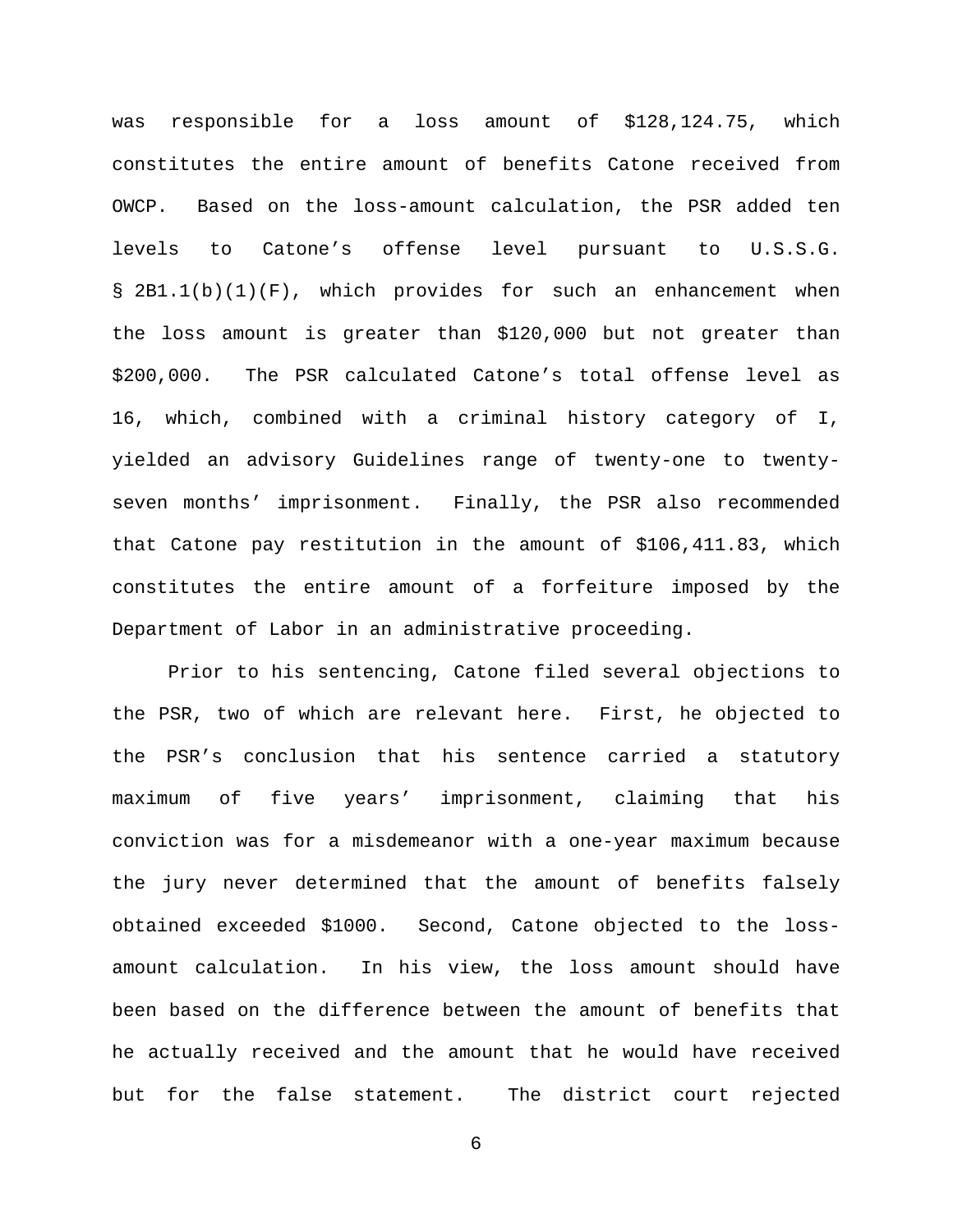Catone's objections, sentenced Catone to a sixteen-month term of imprisonment, and imposed restitution in the amount of \$106,411.83.

# II.

We first address Catone's challenge to his conviction. Catone argues that his conviction under § 1920 should be vacated because the government failed to disclose, in violation of Brady v. Maryland, 373 U.S. 83 (1963), evidence that undermined the government's theory that Catone willfully concealed the work he performed for Angelo's Maintenance. Because Catone did not raise this issue below, we review the claim for plain error. See United States v. Vinyard, 266 F.3d 320, 324 (4th Cir. 2001). To establish plain error, Catone must show (1) that the court erred, (2) that the error is clear and obvious, and (3) that the error affected his substantial rights, meaning that it "affected the outcome of the district court proceedings." United States v. Olano, 507 U.S. 725, 732-34 (1993). Even when this burden is met, we retain discretion whether to recognize the error and will deny relief unless the district court's error "seriously affects the fairness, integrity or public reputation of judicial proceedings." Id. at 736 (brackets omitted) (internal quotation marks omitted).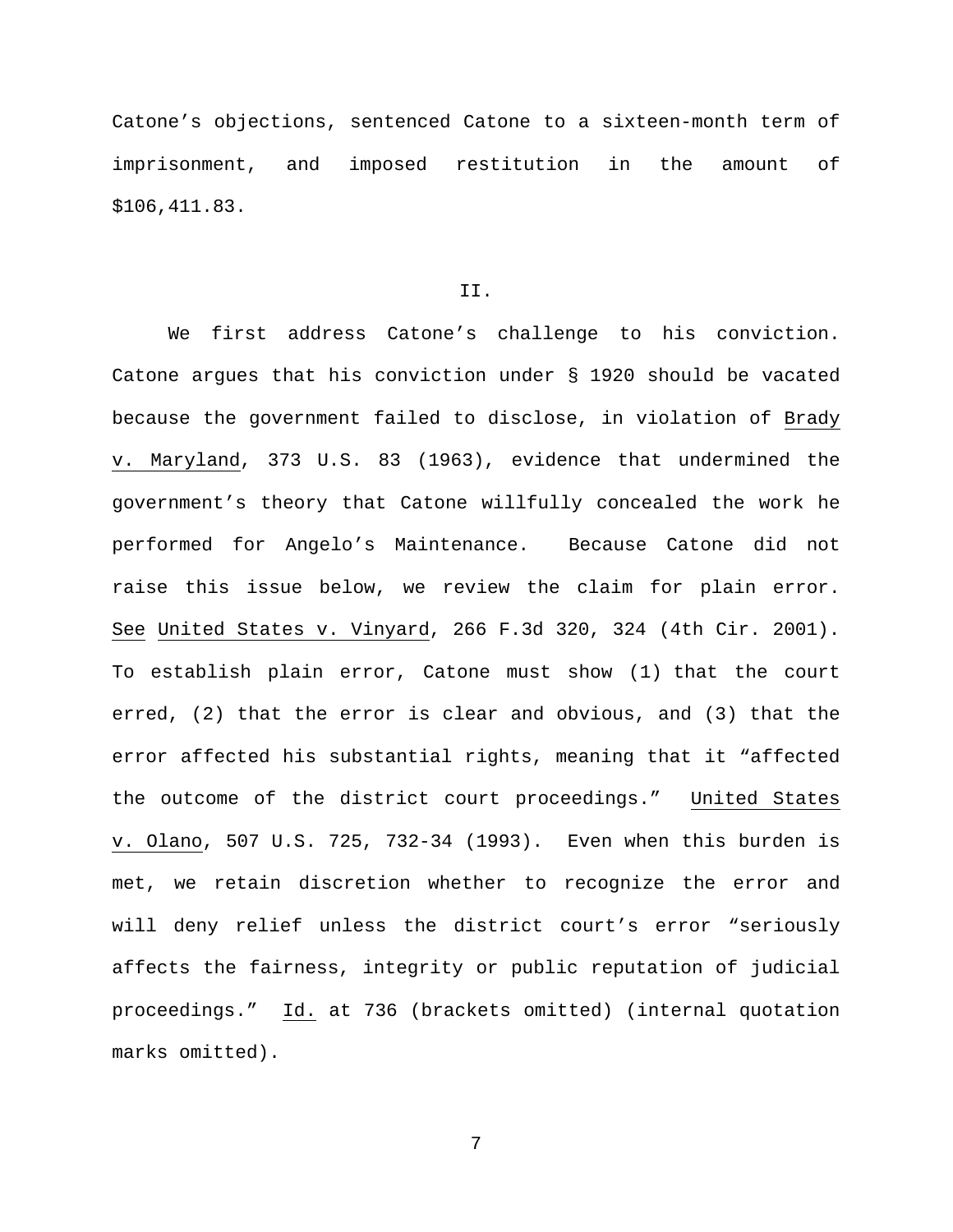Catone bases his Brady claim on a "CA-7" form that he submitted to the Department of Labor in March 2007, which disclosed that he had performed a total of 14.6 hours of work for Angelo's Maintenance at a rate of \$12.00 per hour. In his view, the CA-7 form undermined the government's theory that he had been willfully concealing from the OWCP the work that he performed for Angelo's Maintenance. Catone thus argues that the government's failure to produce the form as part of discovery constitutes a Brady violation that should be noticed on plainerror review.

To prevail on a Brady claim, a defendant must show that (1) the evidence is either exculpatory or impeaching, (2) the government suppressed the evidence, and (3) the evidence was material to the defense. United States v. McLean, 715 F.3d 129, 142 (4th Cir. 2013). No Brady violation exists when the evidence is "available to the defense from other sources" or through a "diligent investigation by the defense." United States v. Higgs, 663 F.3d 726, 735 (4th Cir. 2011) (internal quotation marks omitted). Accordingly, "[p]ublicly available information which the defendant could have discovered through reasonable diligence cannot be the basis for a Brady violation." United States v. Willis, 277 F.3d 1026, 1034 (8th Cir. 2002) (internal quotation marks omitted). Evidence is "material" only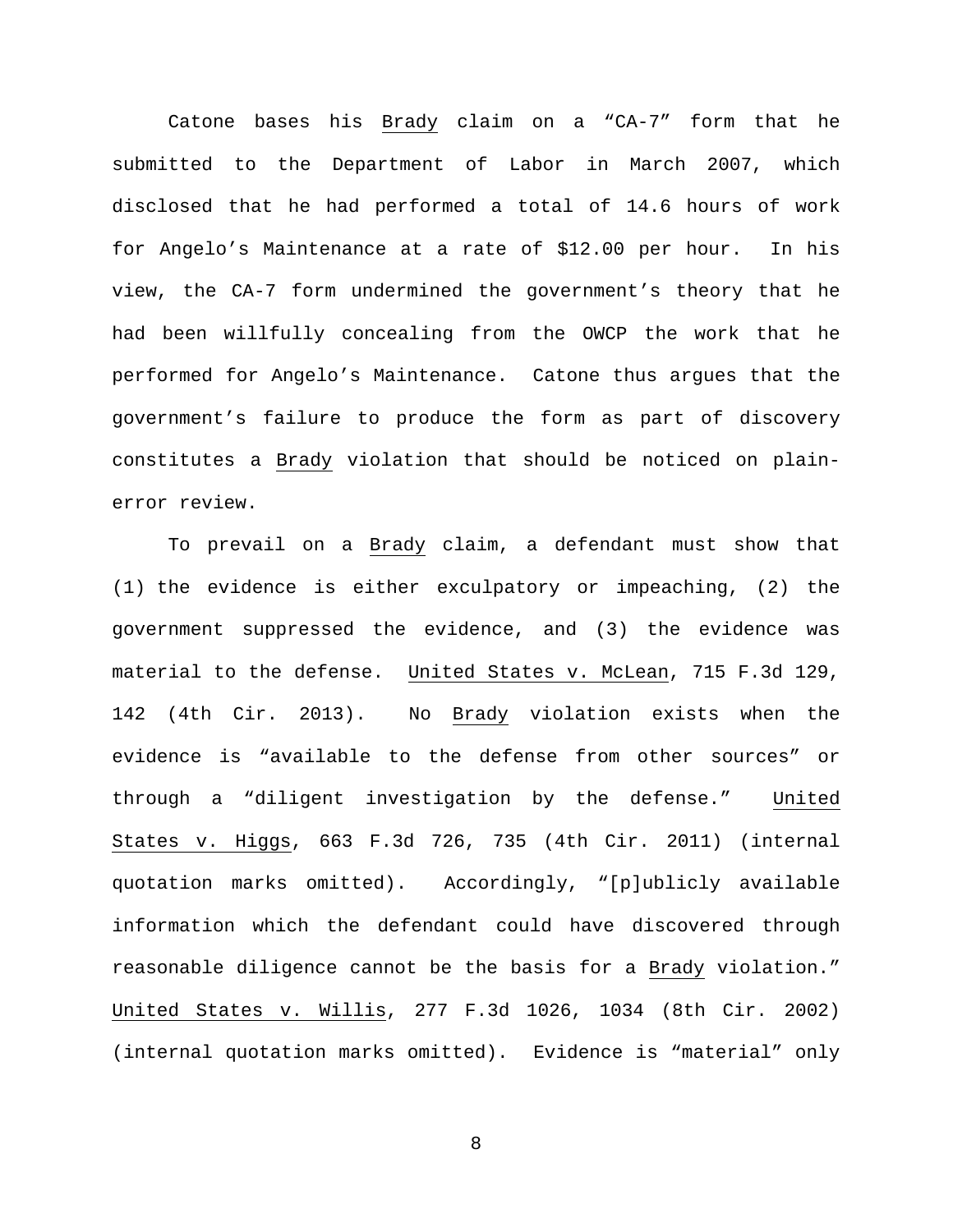if it is "likely to have changed the verdict." United States v. Bartko, 728 F.3d 327, 338 (4th Cir. 2013).

Catone's Brady violation claim fails for numerous reasons. First, to establish a Brady violation, the exculpatory material must be known to the government but not to the defendant. See United States v. Roane, 378 F.3d 382, 402 (4th Cir. 2004) ("[I]nformation actually known by the defendant falls outside the ambit of the Brady rule."). As Catone is the individual who completed the CA-7 form and submitted it to the Department of Labor, the document was already known to him. Second, the CA-7 form is a publicly available document and could have been uncovered by a diligent investigation. As a senior claims examiner at the Department of Labor testified, Catone could have obtained a copy of his entire claims file by simply submitting a written request to the Department of Labor. See United States v. Wilson, 901 F.2d 378, 381 (4th Cir. 1990) (observing that "where the exculpatory information is not only available to the defendant but also lies in a source where a reasonable defendant would have looked, a defendant is not entitled to the benefit of the Brady doctrine"). Third, Catone is unable to show that had the CA-7 form been disclosed, it would have likely changed the verdict. Instead of undermining the government's theory of intent, the CA-7 form demonstrates that Catone—in a separate benefits claim—knew that he was required to disclose his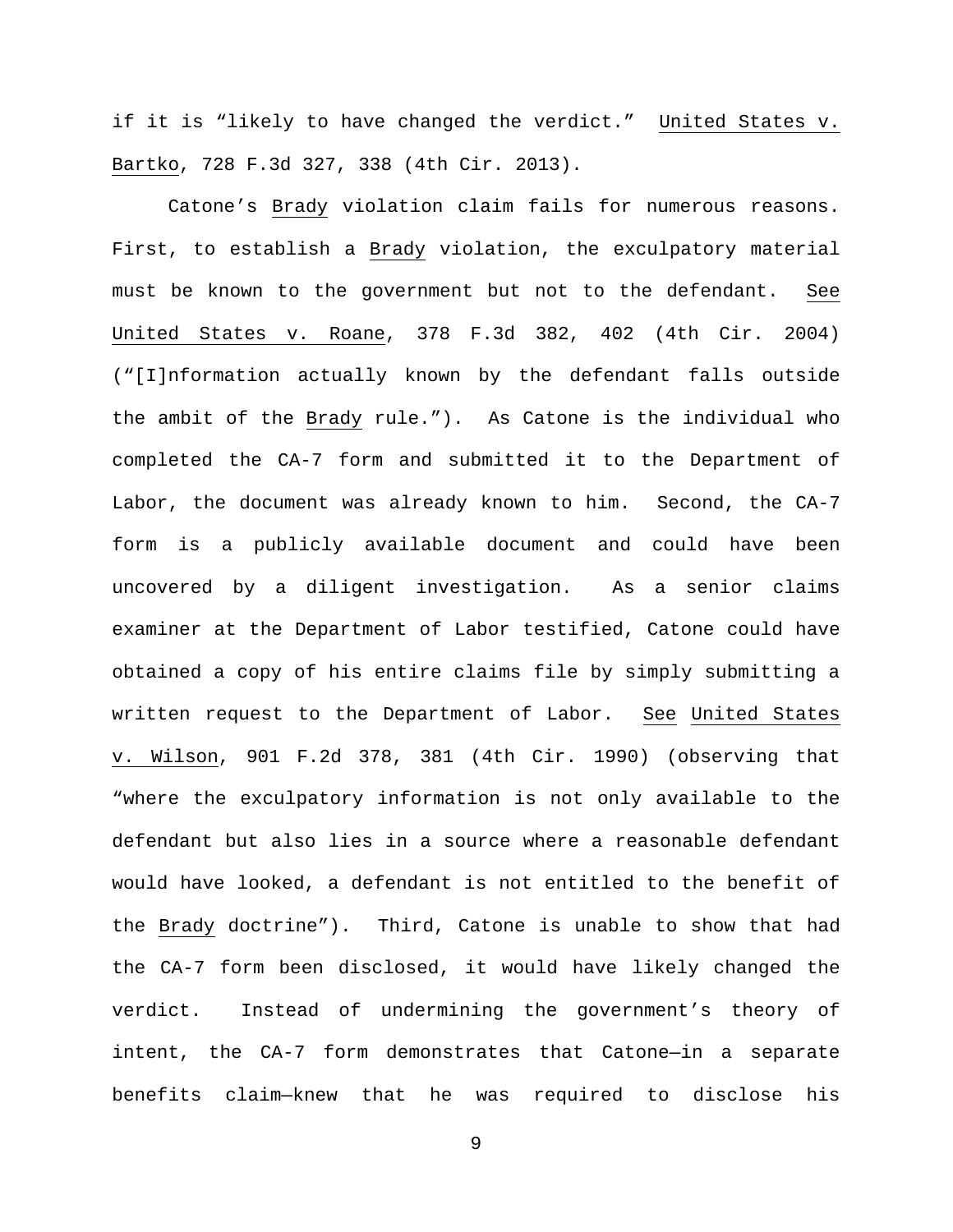employment with Angelo's Maintenance but nevertheless failed to do so with respect to the benefits he received in connection with the underlying charges. Catone has failed to establish plain error with respect to his Brady claim.

# III.

Catone next challenges the imposition of his sixteen-month felony sentence, claiming that his conviction under § 1920 resulted in a misdemeanor rather than a felony conviction. Because Catone properly raised this issue during his sentencing hearing, we review his claim de novo. See United States v. Mackins, 315 F.3d 399, 405 (4th Cir. 2003).

Section 1920 of the criminal code makes it unlawful to "knowingly and willfully . . . make[] . . . a false, fictitious, or fraudulent statement or representation . . . in connection with the application for or receipt of compensation or other benefit or payment" under a federal program. 18 U.S.C. § 1920. The statute further provides that any individual convicted of violating § 1920

shall be punished by a fine under this title, or by imprisonment for not more than 5 years, or both; but if the amount of the benefits falsely obtained does not exceed \$1,000, such person shall be punished by a fine under this title, or by imprisonment for not more than 1 year, or both.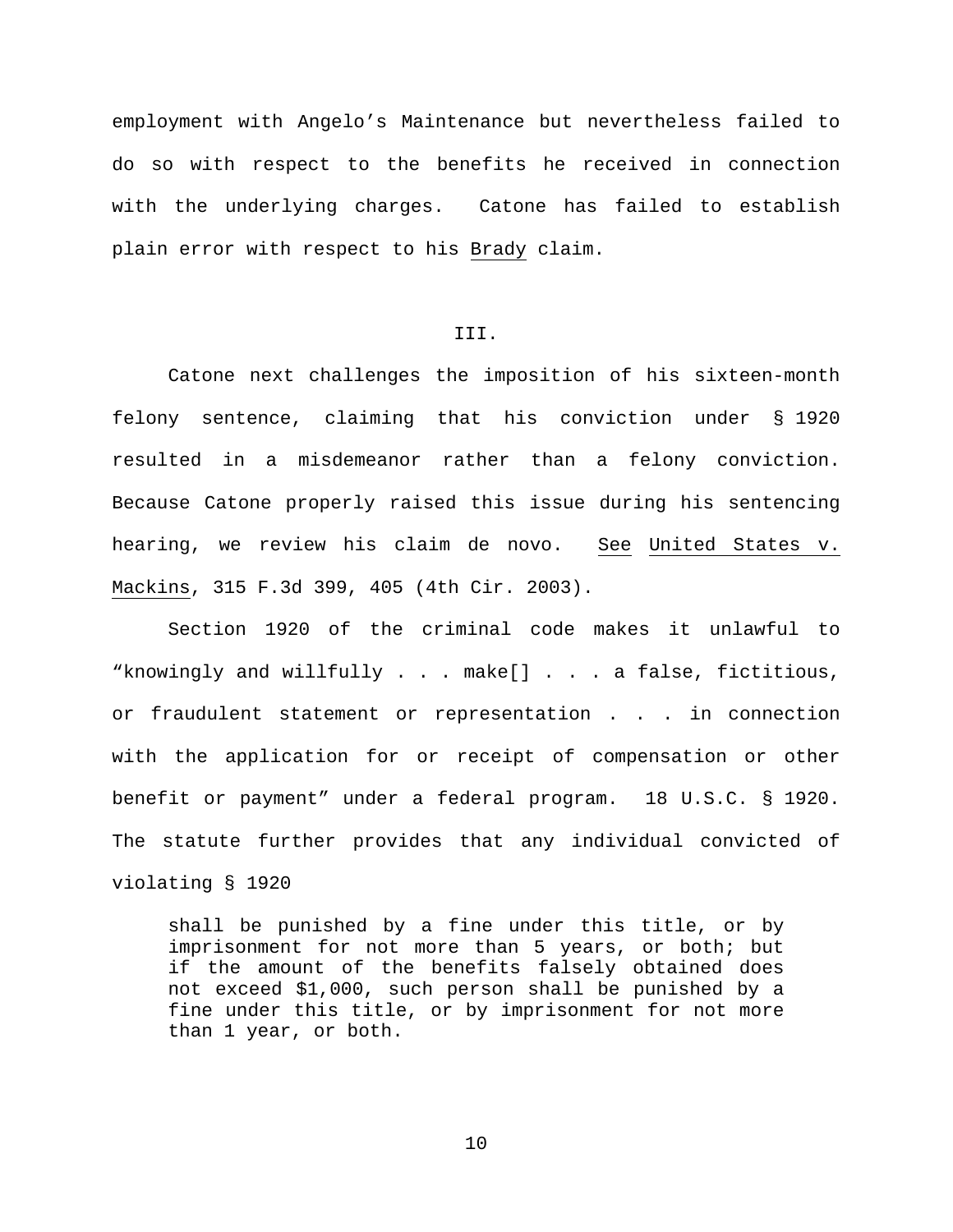Id. Although the jury found that Catone knowingly and willfully made a false statement in connection with his receipt of federal workers' compensation benefits, it made no finding that the offense led to more than \$1000 in "falsely obtained" benefits. Construing the "amount of the benefits falsely obtained" as an element necessary to sustain a felony conviction under § 1920, Catone argues that the district court violated his Sixth Amendment right to trial by a jury by imposing a felony sentence. The government counters that Catone's felony conviction does not violate the Sixth Amendment prohibition against judicial fact finding because the language and structure of § 1920 indicate that the amount of benefits falsely obtained is not an essential element for felony liability. In any event, the government claims that any Sixth Amendment error is harmless.

## A.

Whether a particular fact must be submitted to the jury and found beyond a reasonable doubt turns on whether the fact constitutes an element of the charged offense. See United States v. O'Brien, 560 U.S. 218, 224 (2010) ("Elements of a crime must be charged in an indictment and proved to a jury beyond a reasonable doubt."). Although this Court has not previously addressed whether the amount of benefits falsely obtained is an element of a § 1920 offense, we have found that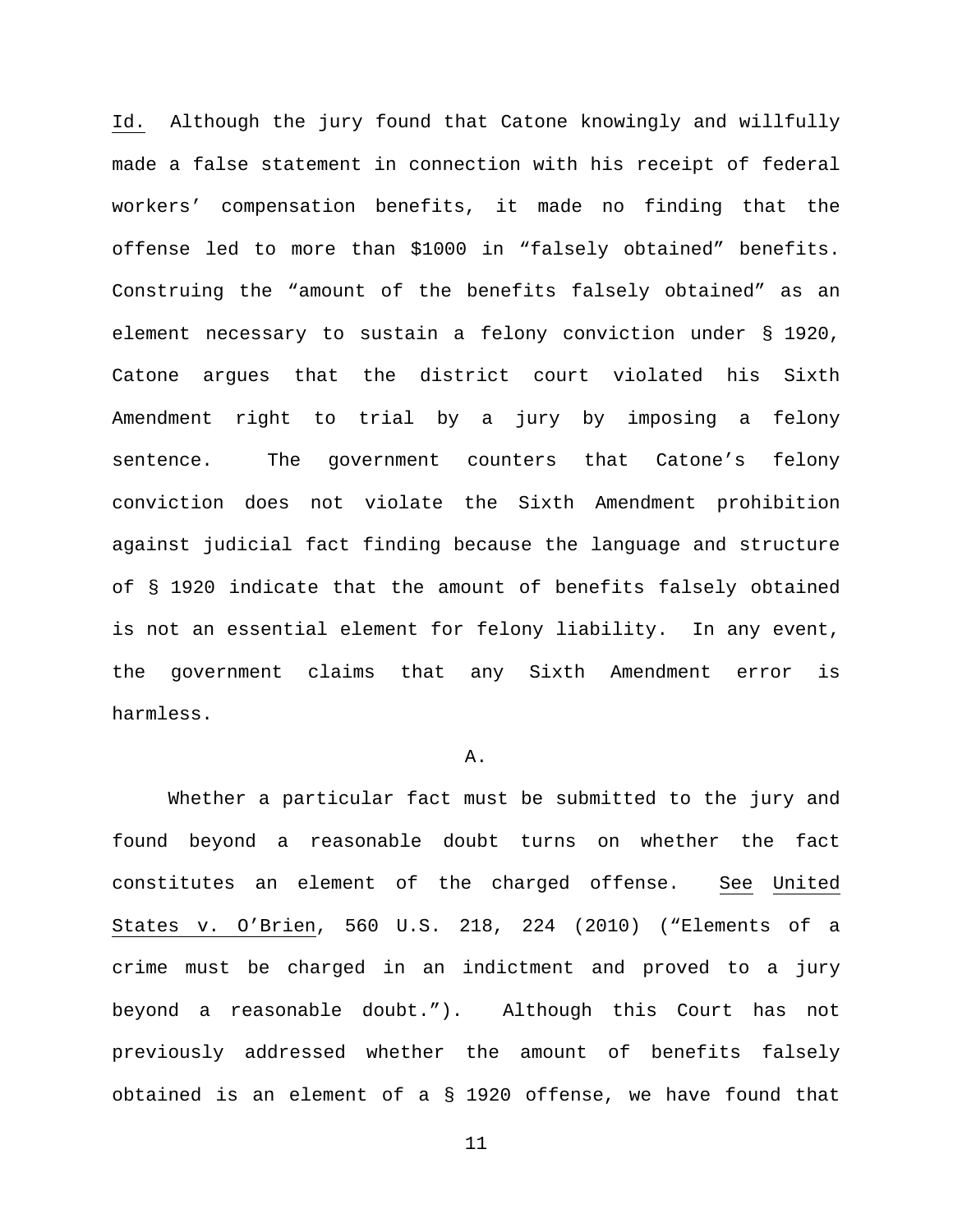the government must prove loss amount as an element of a felony conviction under 18 U.S.C. § 641—the statute dealing with theft of federal property—which employs analogous language, and a nearly identical structure, as § 1920. See United States v. Wilson, 284 F.2d 407, 408 (4th Cir. 1960). In Wilson, we observed that, in effect, § 641 "creates two separate crimes with different penalties." Id. "In order to sustain the imposition of the higher penalty," we concluded, "it [i]s incumbent upon the Government to prove a value in excess of" the stated amount—then, \$100. Id. Thus, because punishment for a § 641 offense varies depending on the value of the stolen property, we reasoned that value is a substantive element of the aggravated offense.

Our analysis in Wilson is consistent with, and supported by, the Supreme Court's recent Sixth Amendment jurisprudence. In Apprendi v. New Jersey, the Supreme Court held that, "[o]ther than the fact of a prior conviction, any fact that increases the penalty for a crime beyond the prescribed statutory maximum must be submitted to the jury, and proved beyond a reasonable doubt." 530 U.S. 466, 490 (2000). The Court subsequently extended the reasoning of Apprendi to mandatory minimum sentences, explaining that when a finding of fact "aggravates the legally prescribed range of allowable sentences, it constitutes an element of a separate, aggravated offense that must be found by the jury,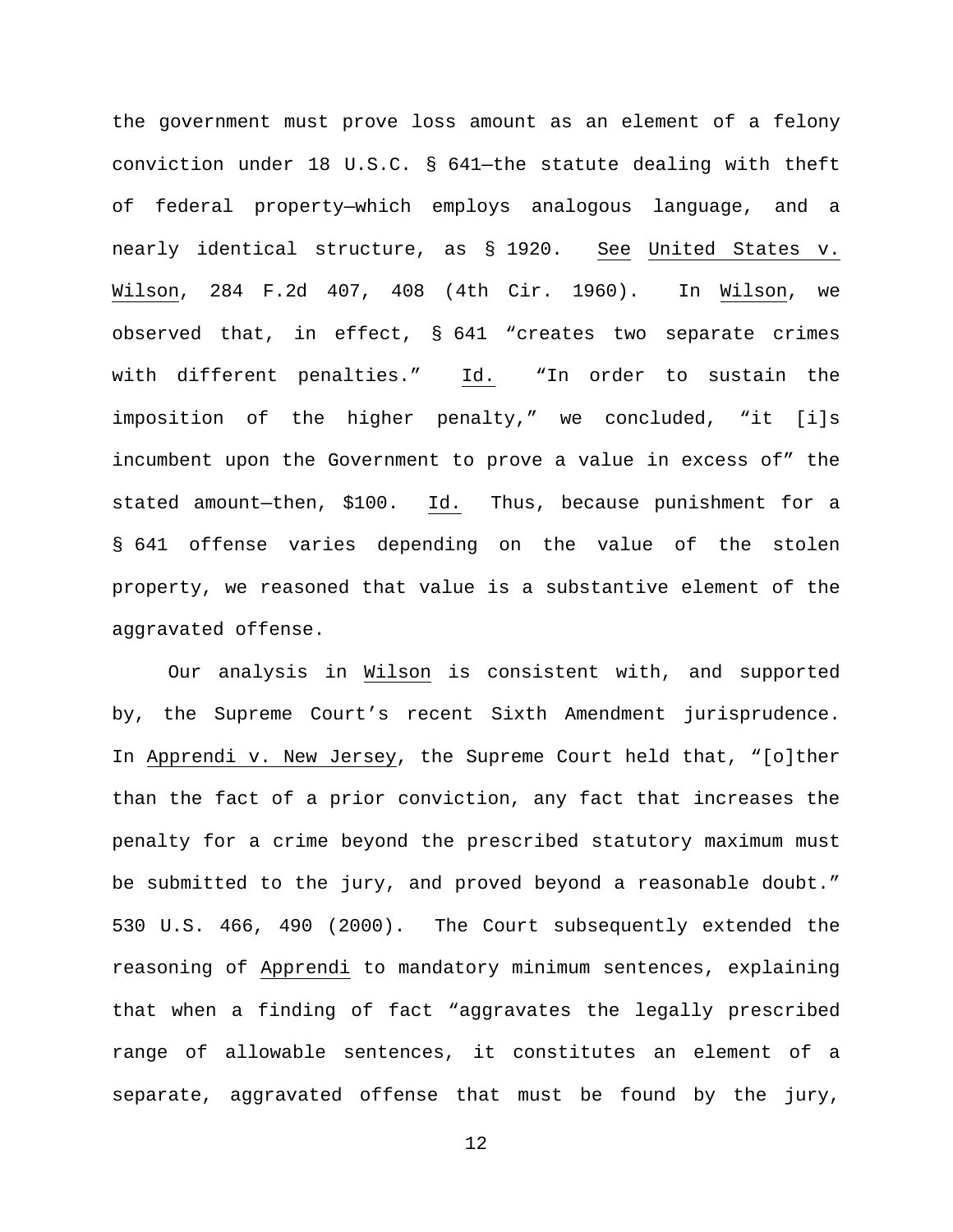regardless of what sentence the defendant might have received if a different range had been applicable." Alleyne v. United States, 133 S. Ct. 2151, 2162 (2013); id. at 2155 ("Any fact that, by law, increases the penalty for a crime is an 'element' that must be submitted to the jury and found beyond a reasonable doubt."). Under Apprendi and its progeny, therefore, any fact that increases either the statutory maximum or mandatory minimum constitutes "an element of a distinct and aggravated crime" that must be found by the jury beyond a reasonable doubt. Id. at  $2162 - 63$ .

Section 1920 establishes two levels of sentencing depending on the amount of benefits that a defendant "falsely obtained." Absent a finding that a defendant received more than \$1000 in falsely obtained benefits, the maximum sentence for a § 1920 offense is one year of imprisonment. If a defendant is found to have received more than \$1000 in falsely obtained benefits, the statutory maximum increases to five years' imprisonment. Because a finding that the amount of falsely obtained benefits exceeds \$1000 increases the maximum punishment to which a defendant is exposed, it constitutes a substantive element for a felony offense that must be submitted to the jury and proven beyond a reasonable doubt. See Alleyne, 133 S. Ct. at 2162-63 ("The essential point is that the aggravating fact produced a higher range, which, in turn, conclusively indicates that the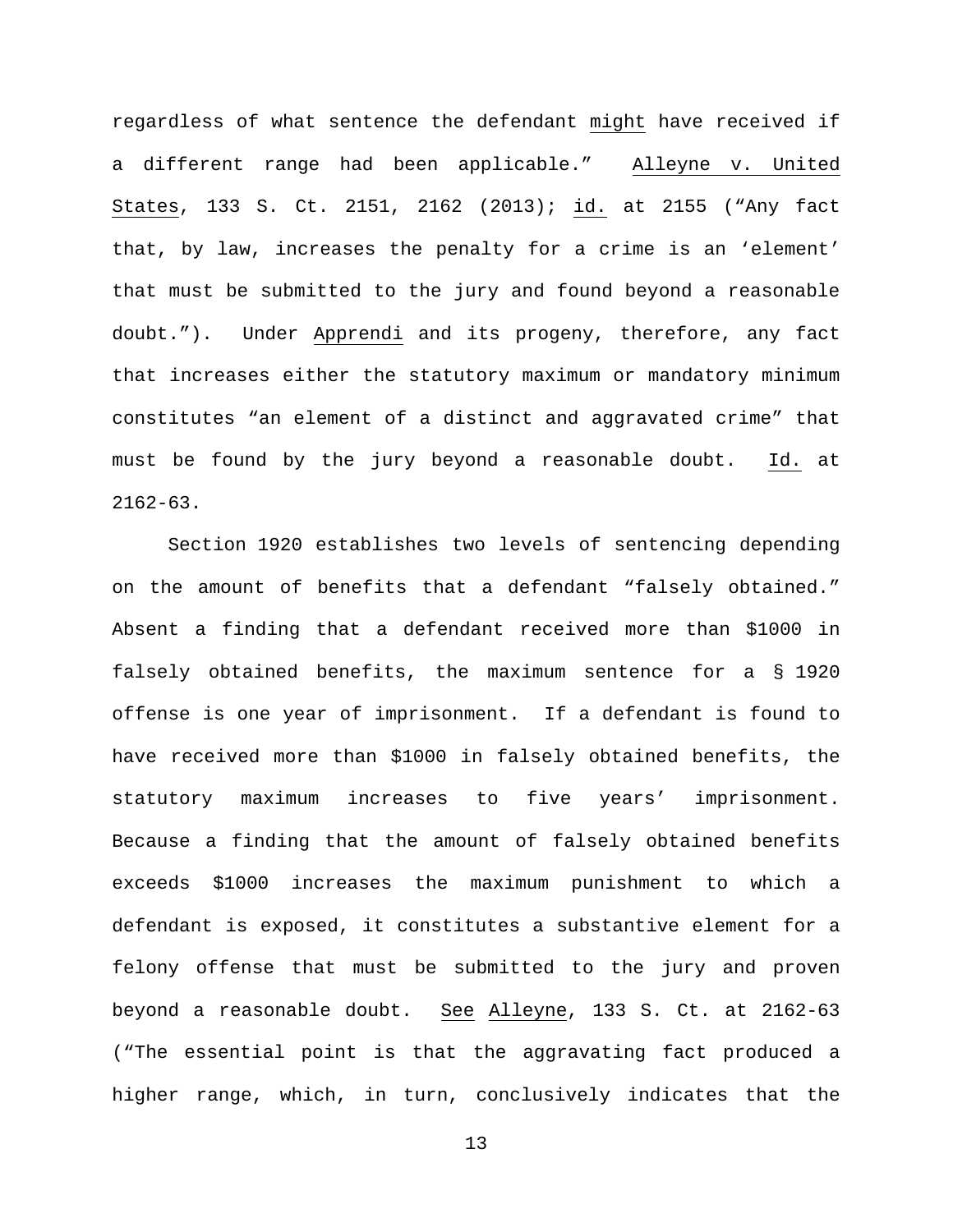fact is an element of a distinct and aggravated crime. It must, therefore, be submitted to the jury and found beyond a reasonable doubt.").

Our conclusion that the amount of benefits falsely obtained is a substantive element for a felony conviction under § 1920 is consistent with the Eleventh Circuit's interpretation of § 1920. See United States v. Hurn, 368 F.3d 1359, 1362 (11th Cir. 2004) ("Under Apprendi, for a defendant to be subject to a 5-year rather than a 1-year maximum sentence under § 1920, the jury must determine that the amount of benefits she 'falsely obtained' exceeds \$1,000."). We acknowledge that some of our sister circuits have reached the opposite conclusion, opining that loss amount should be treated as a sentencing consideration rather than an essential element of the offense. See United States v. Webber, 536 F.3d 584, 595 (7th Cir. 2008) (intimating in dictum that "the language and structure of [§ 1920]" indicate that "the amount of benefits falsely obtained is not a substantive element of the offense but a statutorily mandated punitive sentencing factor"); United States v. Henry, 164 F.3d 1304, 1307-08 (10th Cir. 1999); United States v. Grillo, 160 F.3d 149, 150 (2d Cir. 1998) (per curiam). The Supreme Court, however, has expressly repudiated the notion that "there is a constitutionally significant difference between a fact that is an 'element' of the offense and one that is a 'sentencing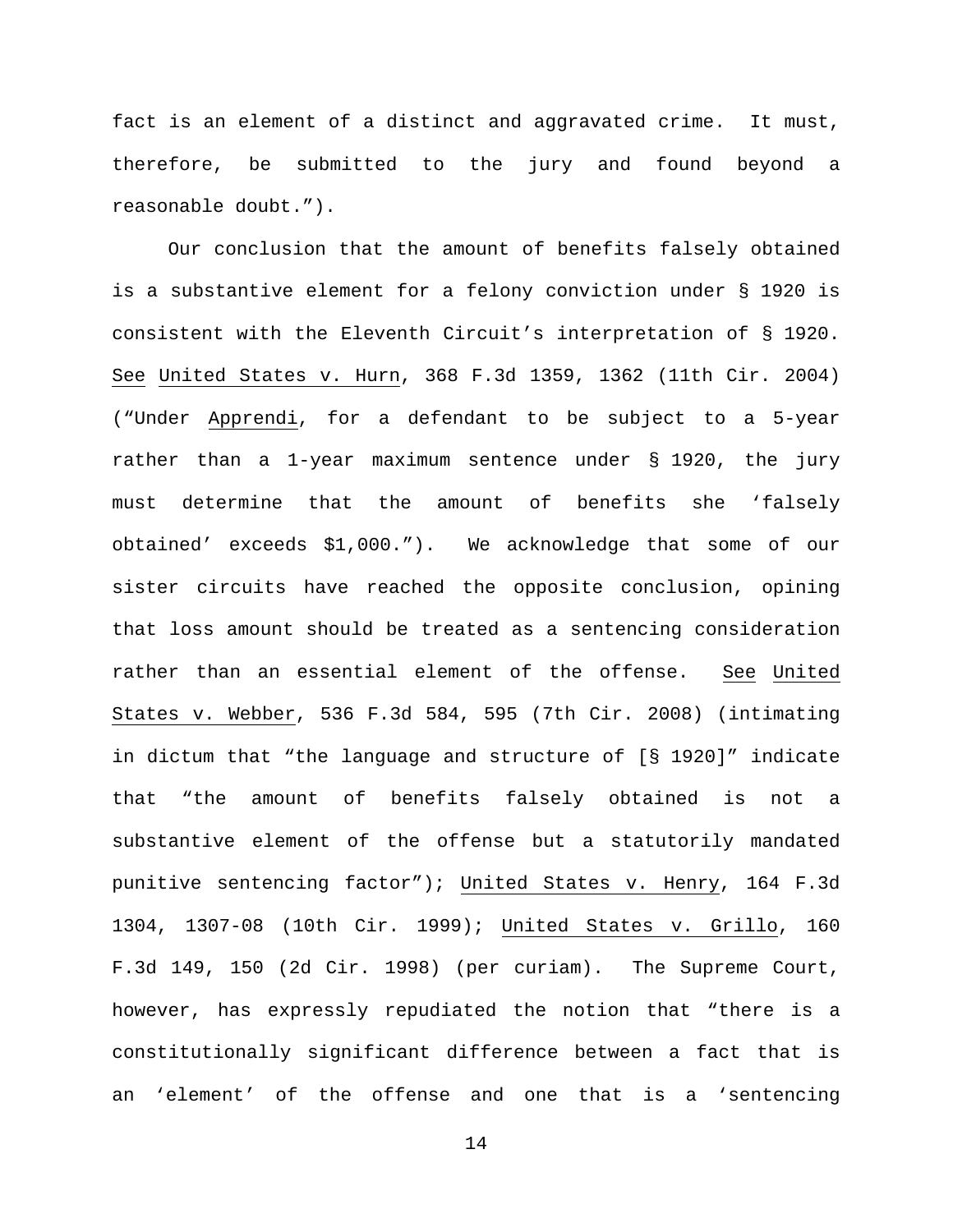factor.'" S. Union Co. v. United States, 132 S. Ct. 2344, 2356 (2012); see also Apprendi, 530 U.S. at 494 ("[T]he relevant inquiry is one not of form, but of effect—does the required finding expose the defendant to a greater punishment than that authorized by the jury's guilty verdict?"). Thus, because we believe that the Eleventh Circuit's approach in Hurn comports with the Supreme Court's recent Sixth Amendment cases associated with Apprendi, as well as this Circuit's decision in Wilson, we decline to follow the few decisions in other circuits that view loss amount as a punitive sentencing factor.

#### B.

The government concedes that Catone's felony conviction is not supported by a jury finding that the offense led to more than \$1000 in falsely obtained benefits, but it argues that the error is harmless. As with all nonstructural constitutional errors, an Apprendi error does not mandate reversal if the government can establish that the error is harmless. United States v. Brown, \_\_ F.3d \_\_, 2014 WL 2937091, at \*4 (4th Cir. July 1, 2014). An Apprendi error is harmless "where a reviewing court concludes beyond a reasonable doubt that the omitted element was uncontested and supported by overwhelming evidence, such that the jury verdict would have been the same absent the error." Neder v. United States, 527 U.S. 1, 17 (1999); United States v. Strickland, 245 F.3d 368, 380 (4th Cir. 2001)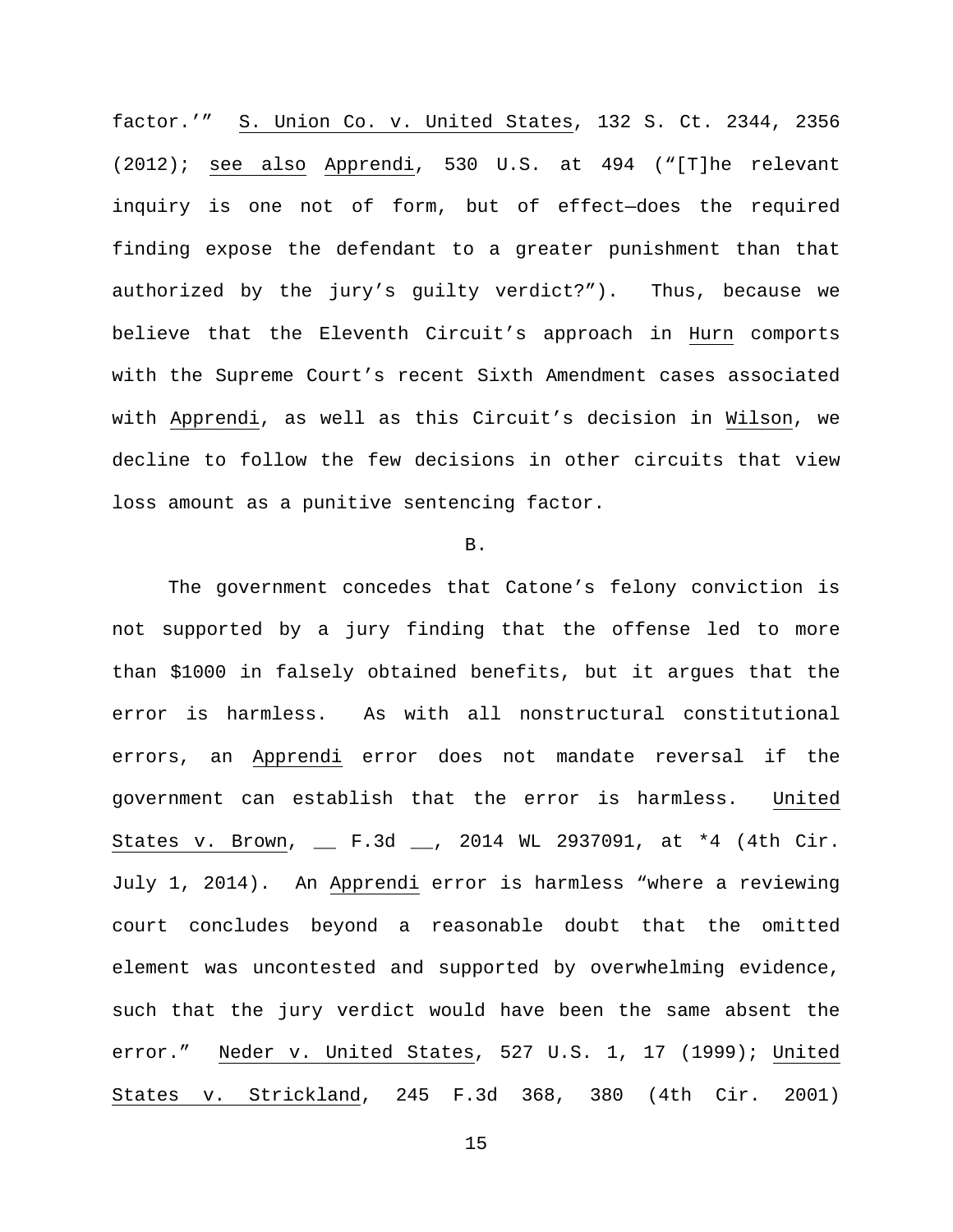(observing that Neder "articulat[es] the particular test for when an omitted instruction on an element of an offense is harmless").

The government contends that, in this case, the Apprendi error is harmless because there is overwhelming evidence establishing that Catone received more than \$100,000 in federal workers' compensation benefits. In its view, to obtain a felony conviction under § 1920, the jury need only find that the defendant received more than \$1000 in benefits without distinguishing between benefits flowing from a defendant's false statement and those legally obtained.

But the plain language of the statute indicates just the opposite: whether a conviction under § 1920 results in a felony or a misdemeanor turns on whether "the amount of the benefits falsely obtained" exceeds \$1000. Had Congress intended for the degree of punishment to be based on the total amount of benefits that a defendant received, as the government contends, Congress could have so provided by omitting the word "falsely" from the statute, so as to deliver a felony conviction when "the amount of benefits obtained" exceeds \$1000. Instead, Congress chose to make the degree of punishment for § 1920 offenses hinge upon the amount of "benefits falsely obtained." 18 U.S.C. § 1920 (emphasis added); see United States v. Tupone, 442 F.3d 145, 158 n.9 (3d Cir. 2006) (Stapleton, J., dissenting) ("Congress chose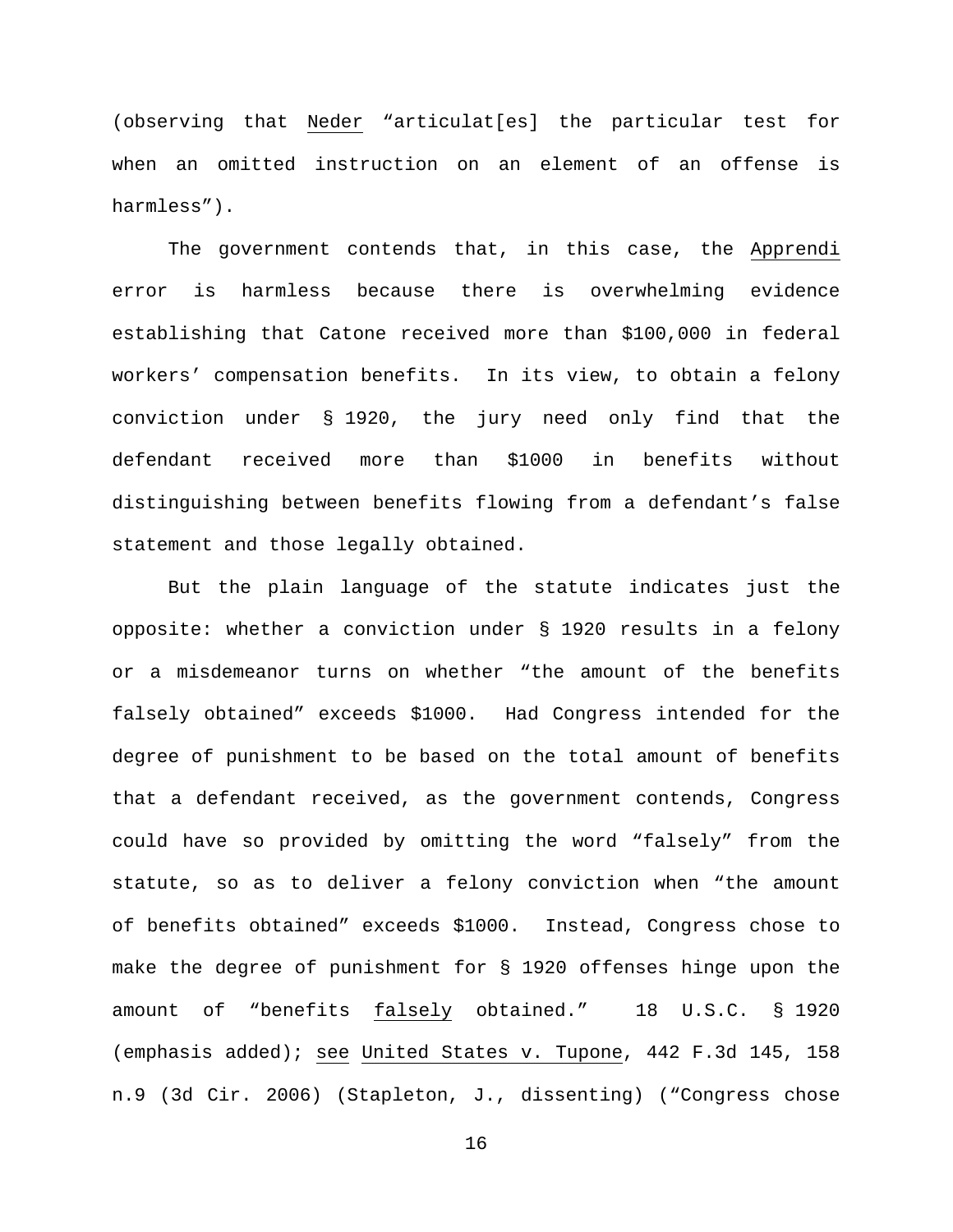. . . to limit punishment in accordance with the amount of 'benefits falsely obtained.'"); Hurn, 368 F.3d at 1362 (observing that the plain language of § 1920 requires the government to prove a causal link between the defendant's false statement and the receipt of more than \$1000 in benefits); see also Lowe v. SEC, 472 U.S. 181, 207 n.53 (1985) ("[W]e must give effect to every word that Congress used in the statute."). Consistent with the plain language of § 1920, we believe that Congress intended to impose harsher punishment based upon the amount of benefits received as a result of a defendant's false statements rather than the total amount of benefits obtained. To hold otherwise would punish a defendant for obtaining benefits that he lawfully was entitled to receive.

Although it is uncontested that Catone received more than \$100,000 in federal workers' compensation benefits, the evidence regarding the portion of benefits Catone falsely obtained is far from overwhelming and uncontroverted. Evidence adduced at trial shows that Catone received a single check—in the amount of \$635 from Angelo's Maintenance during the period he received federal workers' compensation benefits. And the government's own witness testified that an individual may continue to receive benefits despite earning small amounts of income. Notably, the government fails to point to any probative evidence that could reasonably support a finding that Catone received more than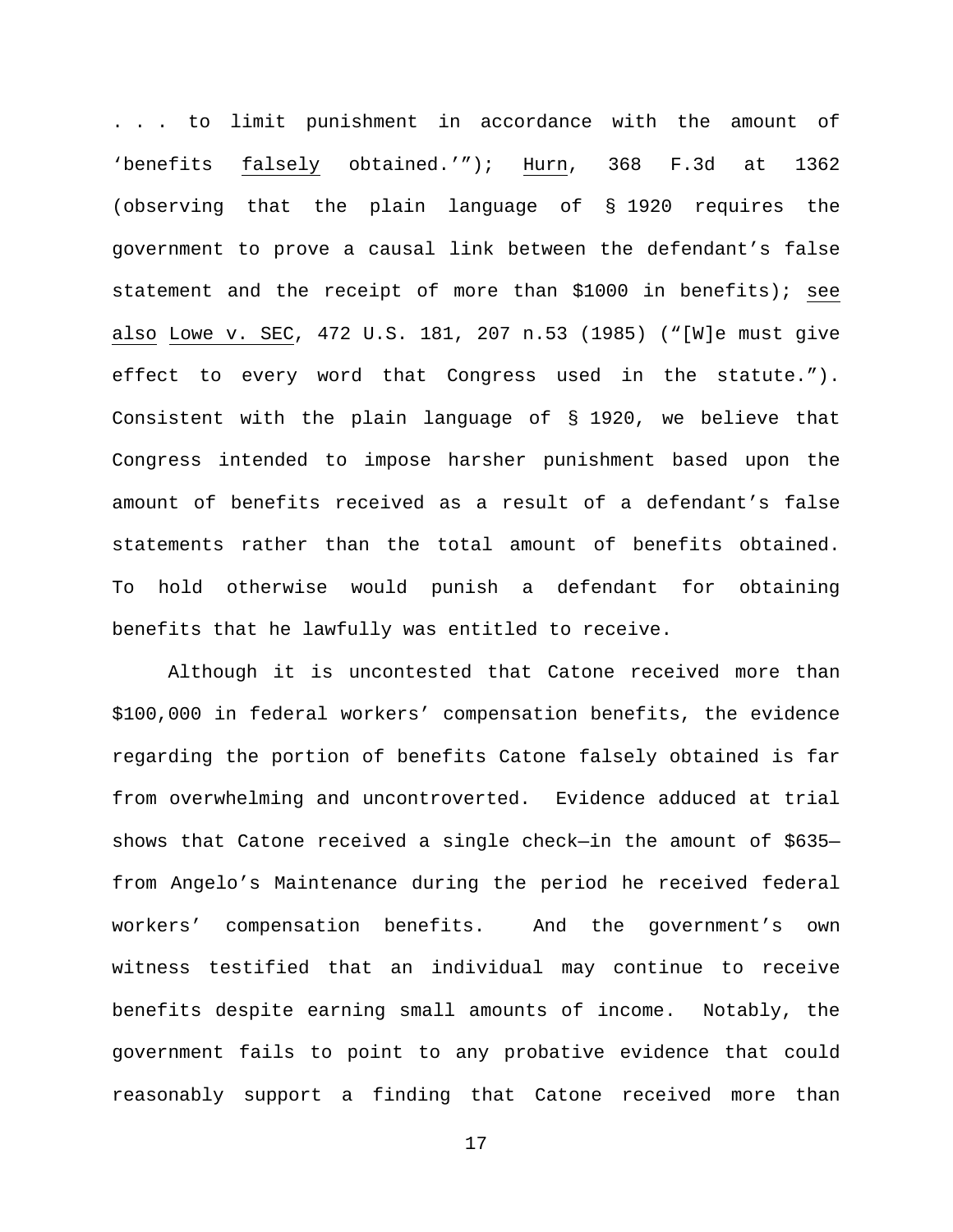\$1000 in benefits as a result of his false statement. We therefore are unable to find that the Apprendi error is harmless.

Because the jury made no finding that the amount of benefits falsely obtained exceeded \$1000, and we are unable to locate "overwhelming evidence" in the record to support such a conclusion, Neder, 527 U.S. at 17, Catone's felony conviction cannot stand. Accordingly, we vacate Catone's felony conviction and direct the district court to impose a misdemeanor sentence on remand.

## IV.

Last, Catone challenges the district court's application of a ten-level sentencing enhancement to his base offense level under Section  $2B1.1(b)(1)(F)$  of the Guidelines, as well as the district court's restitution order. We review the district court's application of the Guidelines de novo and its factual findings for clear error. United States v. Quinn, 359 F.3d 666, 679 (4th Cir. 2004). We review the district court's restitution award for an abuse of discretion. United States v. Grant, 715 F.3d 552, 556-57 (4th Cir. 2013).

Section 2B1.1(a) of the Guidelines provides the base offense level for crimes involving fraud or deceit. That Section also calls for various increases to a defendant's base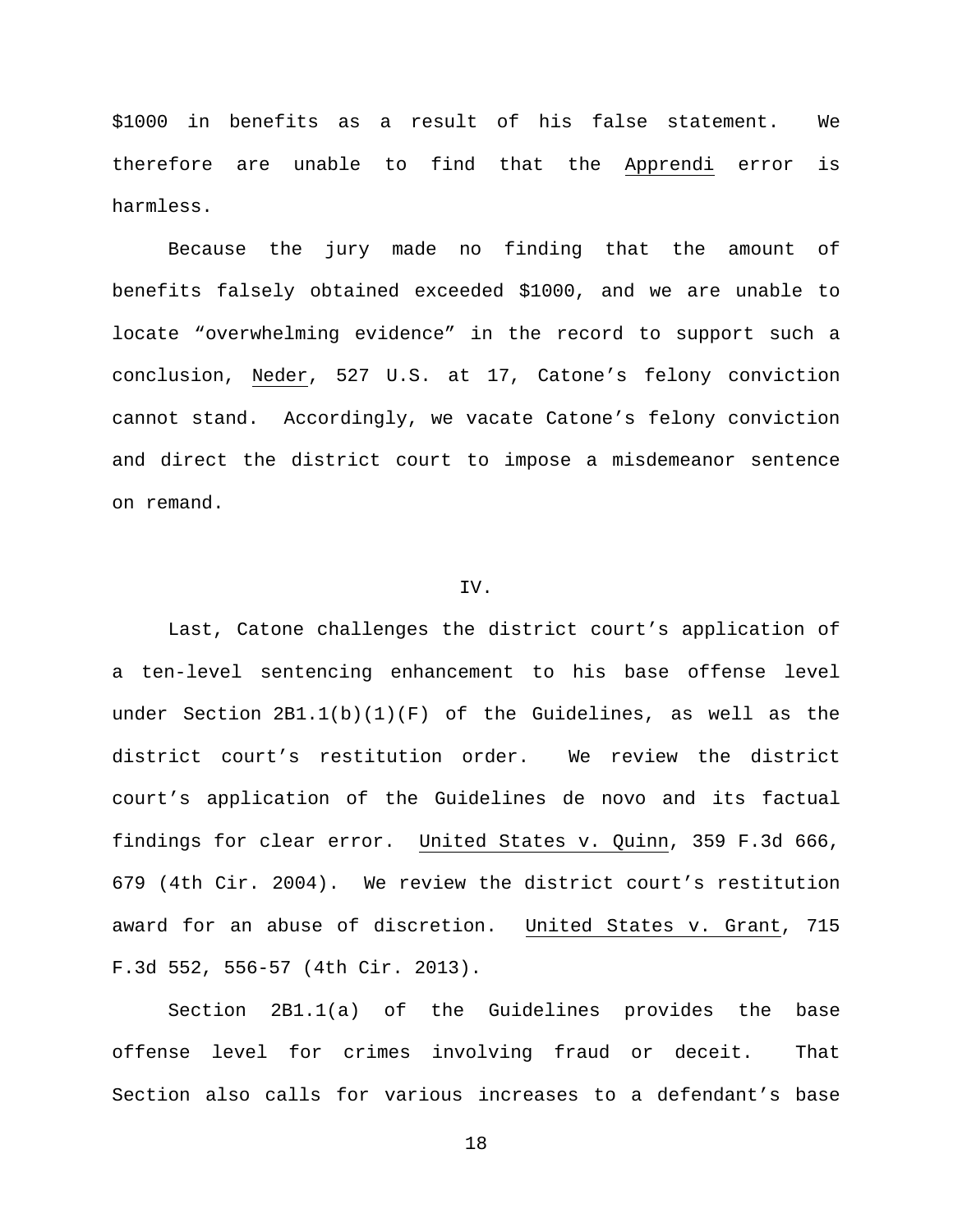offense level depending on the specific loss amount at issue. U.S.S.G. § 2B1.1(b). The government must prove the amount of loss by a preponderance of evidence. United States v. Pierce, 409 F.3d 228, 234 (4th Cir. 2005). The district court, though it need not reach a precise figure as to loss, must make a "reasonable estimate" of loss based on the "available information" in the record. U.S.S.G. § 2B1.1 cmt. n.3(C); see also United States v. Miller, 316 F.3d 495, 503 (4th Cir. 2003).

 As a general rule, the Guidelines instruct that "loss is the greater of actual loss or intended loss." U.S.S.G. § 2B1.1 cmt. n.3(A). A different rule applies, however, for governmentbenefits offenses like Catone's. We have held that, when a defendant obtains both proper and improper benefits, the amount of loss is calculated based on "the difference between the amount of benefits [the defendant] actually received and the amount he would have received had he truthfully and accurately completed the [CA-]1032 forms." United States v. Dawkins, 202 F.3d 711, 715 (4th Cir. 2000).

After our decision in Dawkins, the Sentencing Commission adopted the following commentary to § 2B1.1:

Government Benefits.—In a case involving government benefits (e.g., grants, loans, entitlement program payments), loss shall be considered to be not less than the value of benefits obtained by unintended recipients or diverted to unintended uses, as the case may be. For example, if the defendant was the intended recipient of food stamps having a value of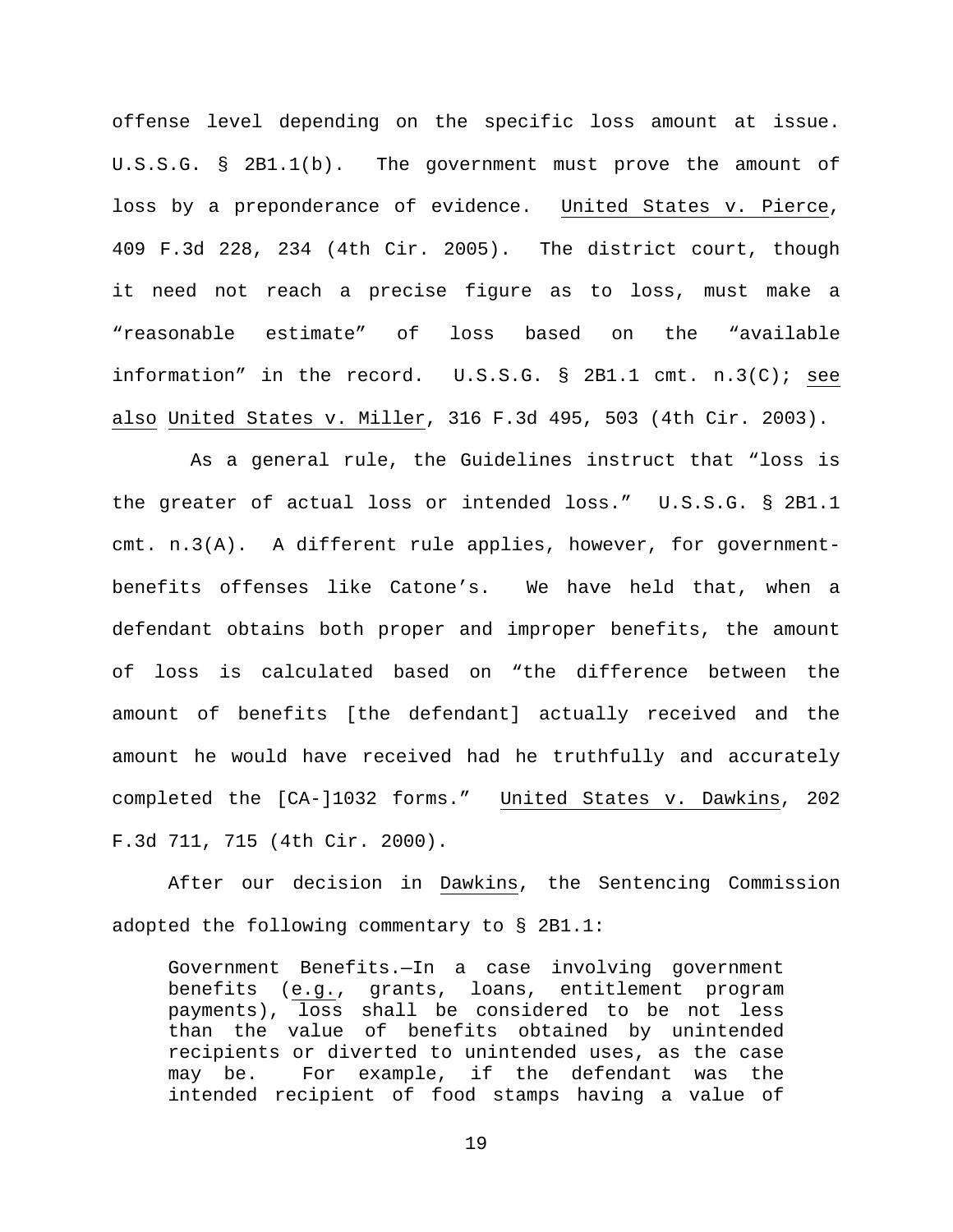\$100 but fraudulently received food stamps having a value of \$150, loss is \$50.

U.S.S.G. § 2B1.1 cmt. n.3(F)(ii). Consistent with our case law, Comment Note 3(F)(ii) distinguishes a defendant's loss amount from the total amount of benefits obtained. It further instructs that, when a defendant is the intended recipient of some amount of government benefits, the proper loss calculation is based on the amount of benefits received as a result of the defendant's fraudulent representation.

At sentencing, both Catone and the government agreed that the framework established by Dawkins controlled. And both parties asserted that the Dawkins analysis could be made based on the facts in the existing record. Citing Dawkins, the government contended that, if Catone had truthfully and accurately completed his CA-1032 forms, "he would not have received any benefits" at all. J.A. 343. Thus, the government asserted that the loss amount was \$128,124.75, the entire amount of the benefits he received. Id. at 342-43. In support, the government cited "the jury's guilty verdict and the evidence presented at trial." Id. at 343.

In contrast, Catone asserted that the loss amount under Dawkins was less than \$1,000. Id. at 307-08. Like the government, he also cited evidence presented at trial: namely, the testimony of two federal employees, who stated that Catone's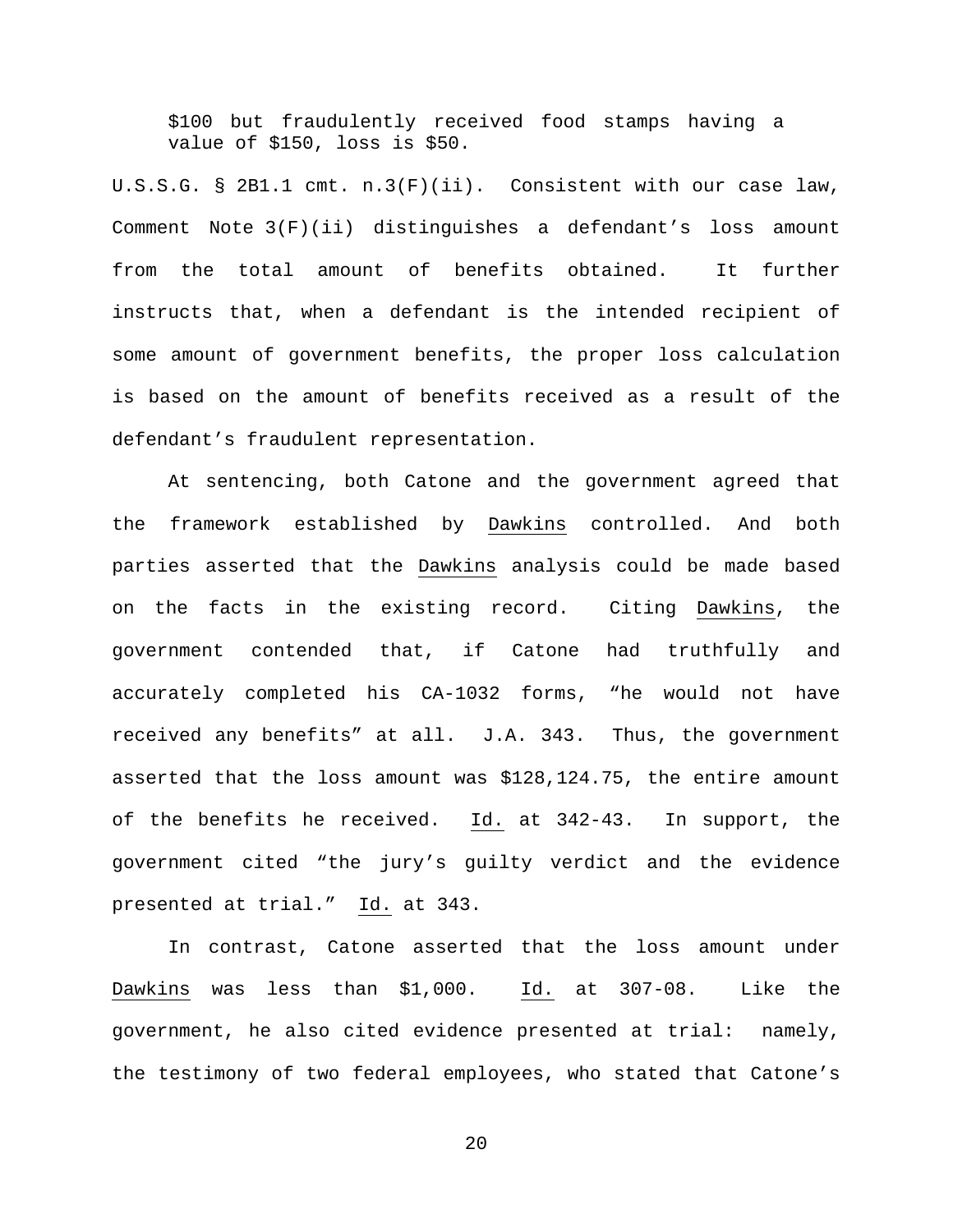benefits likely would have been reduced – but not completely terminated – had he properly disclosed his work as a custodian on the CA-1032 forms. Id. at 51-52, 78-79. Indeed, one of the government's witnesses testified that it was possible that small amounts of reported outside income would not reduce the benefit amount at all. Id. at 78. According to these employees, the precise amount of any reduction would be calculated under a socalled "Shadrick Formula" published by the U.S. Department of Labor. Id. at 51-52. Catone asserts that under the Shadrick Formula – which he contends is consistent with Dawkins – his benefits would have been reduced by less than \$1,000.

The district court ultimately accepted the government's position, but did not perform the calculation required by Dawkins and the Guidelines. J.A. 281. Rather, it simply adopted the PSR's conclusion that the loss amount equaled the entire amount of benefits that Catone received. Id. The PSR in turn is devoid of any analysis under Dawkins or Comment Note 3(F)(ii) of the Guidelines. Id. at 324.

As the government concedes on appeal, the district court failed to apply the analysis required under Dawkins, and its loss-amount calculation therefore was erroneous. Accordingly, we must vacate Catone's sentence and remand for resentencing.

As Catone argues, however, the record is devoid of any evidence that could reasonably support a finding of loss in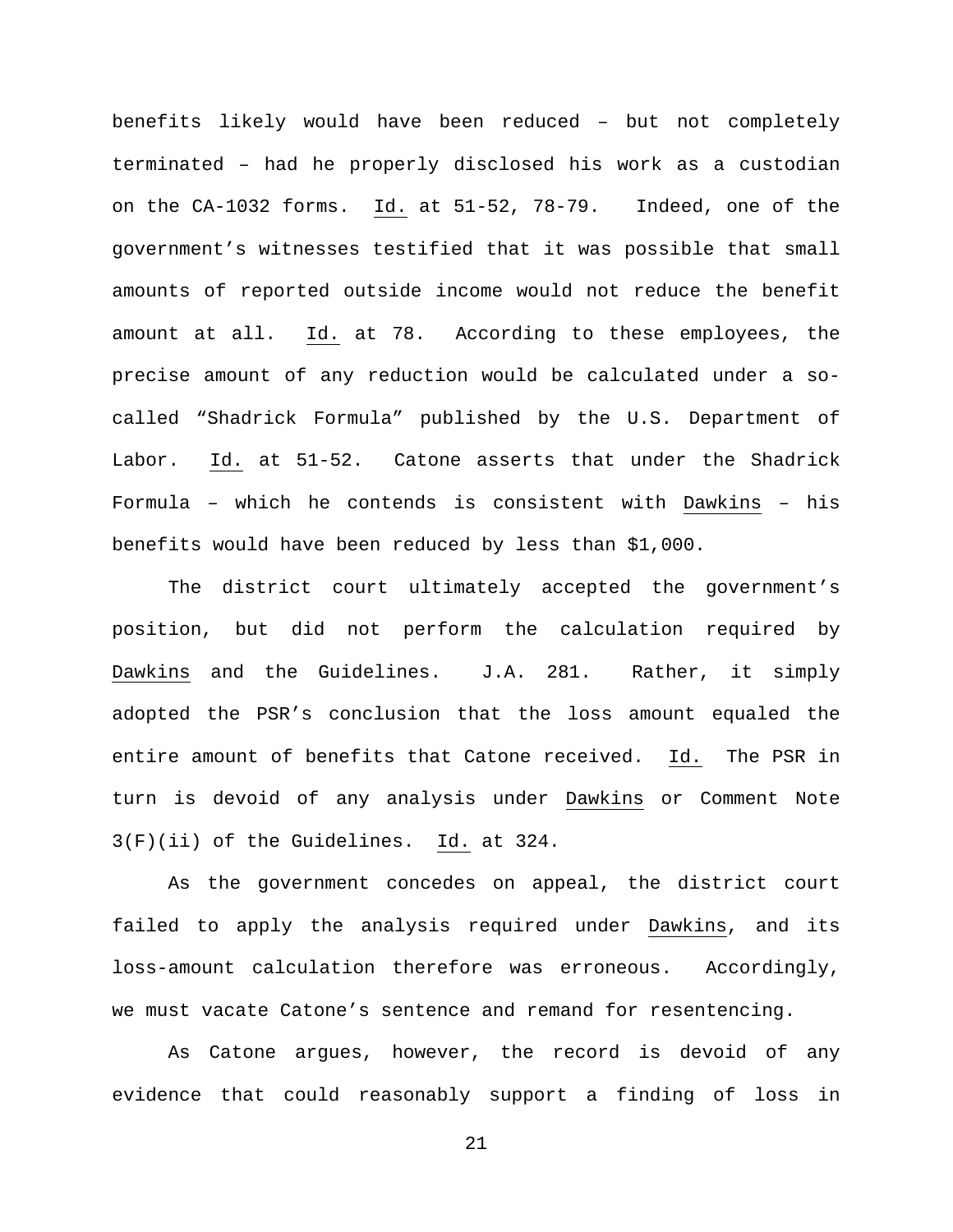excess of \$5,000, as is required for any offense-level enhancement under the Guidelines. See U.S.S.G.  $\S$  2B1.1(b)(1)(A) (no increase in offense level for loss of \$5,000 or less). The evidence presented at trial established that disability benefits are calculated under the Shadrick Formula, that the Shadrick Formula would also be used to calculate any reduction in benefits resulting from Catone's outside income, and that it was possible that Catone's benefits might not have been reduced at all. The government, however, failed to present any evidence at trial or at sentencing showing how the Shadrick Formula would be applied in this case, nor did it present any other evidence otherwise establishing the amount of benefits Catone would have been entitled to receive had he truthfully reported his outside income. While a sentencing court need only make a "reasonable estimate" of loss based on the "available information" in the record,  $U.S.S.G. \S$  2B1.1 cmt.  $n.3(C)$ , an estimate that is unsupported by any evidence cannot be reasonable.

The government bears the burden of proving the loss amount, see Dawkins, 202 F.3d at 714, yet it failed to present the evidence necessary for the district court to make that determination. Because there is no evidence in the record that could support a loss amount exceeding \$5,000, we direct the district court on remand to resentence Catone under U.S.S.G. §